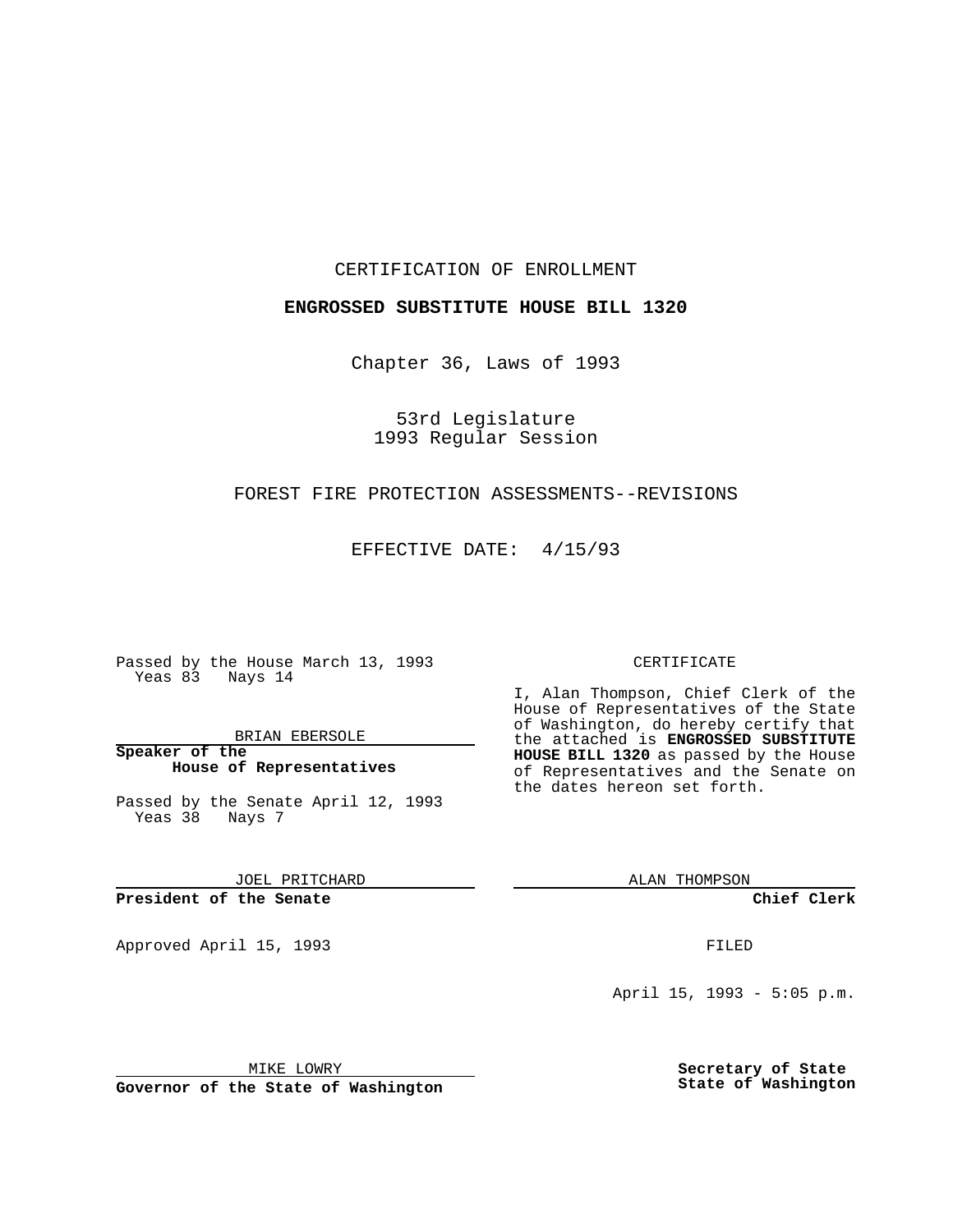# **ENGROSSED SUBSTITUTE HOUSE BILL 1320** \_\_\_\_\_\_\_\_\_\_\_\_\_\_\_\_\_\_\_\_\_\_\_\_\_\_\_\_\_\_\_\_\_\_\_\_\_\_\_\_\_\_\_\_\_\_\_

\_\_\_\_\_\_\_\_\_\_\_\_\_\_\_\_\_\_\_\_\_\_\_\_\_\_\_\_\_\_\_\_\_\_\_\_\_\_\_\_\_\_\_\_\_\_\_

Passed Legislature - 1993 Regular Session

## **State of Washington 53rd Legislature 1993 Regular Session**

**By** House Committee on Natural Resources & Parks (originally sponsored by Representatives Pruitt and R. Johnson)

Read first time 02/26/93.

1 AN ACT Relating to forest fire protection; amending RCW 76.04.610 2 and 76.04.630; and declaring an emergency.

3 BE IT ENACTED BY THE LEGISLATURE OF THE STATE OF WASHINGTON:

4 **Sec. 1.** RCW 76.04.610 and 1989 c 362 s 1 are each amended to read 5 as follows:

6 (1) If any owner of forest land within a forest protection zone( $(\tau$ 7 or any owner of forest land located where fire protection 8 responsibility has not been mutually agreed upon as provided in RCW 9 76.04.165 $(2)$ , neglects or fails to provide adequate fire protection 10 as required by RCW 76.04.600, the department shall provide such 11 protection((<del>, notwithstanding the provisions of RCW 76.04.630, at a</del> 12 cost to the owner of not to exceed twenty-two cents an acre per year 13 for assessments levied after December 31, 1989: PROVIDED, That there 14 shall be no assessment on any parcel of privately owned lands of less 15 than two acres)) and shall annually impose the following assessments on 16 each parcel of such land: (a) A flat fee assessment of fourteen 17 dollars and fifty cents; and (b) twenty-two cents on each acre 18 exceeding fifty acres. Assessors may, at their option, collect the 19 assessment on ((any)) tax exempt lands ((<del>less than ten acres</del>)). If the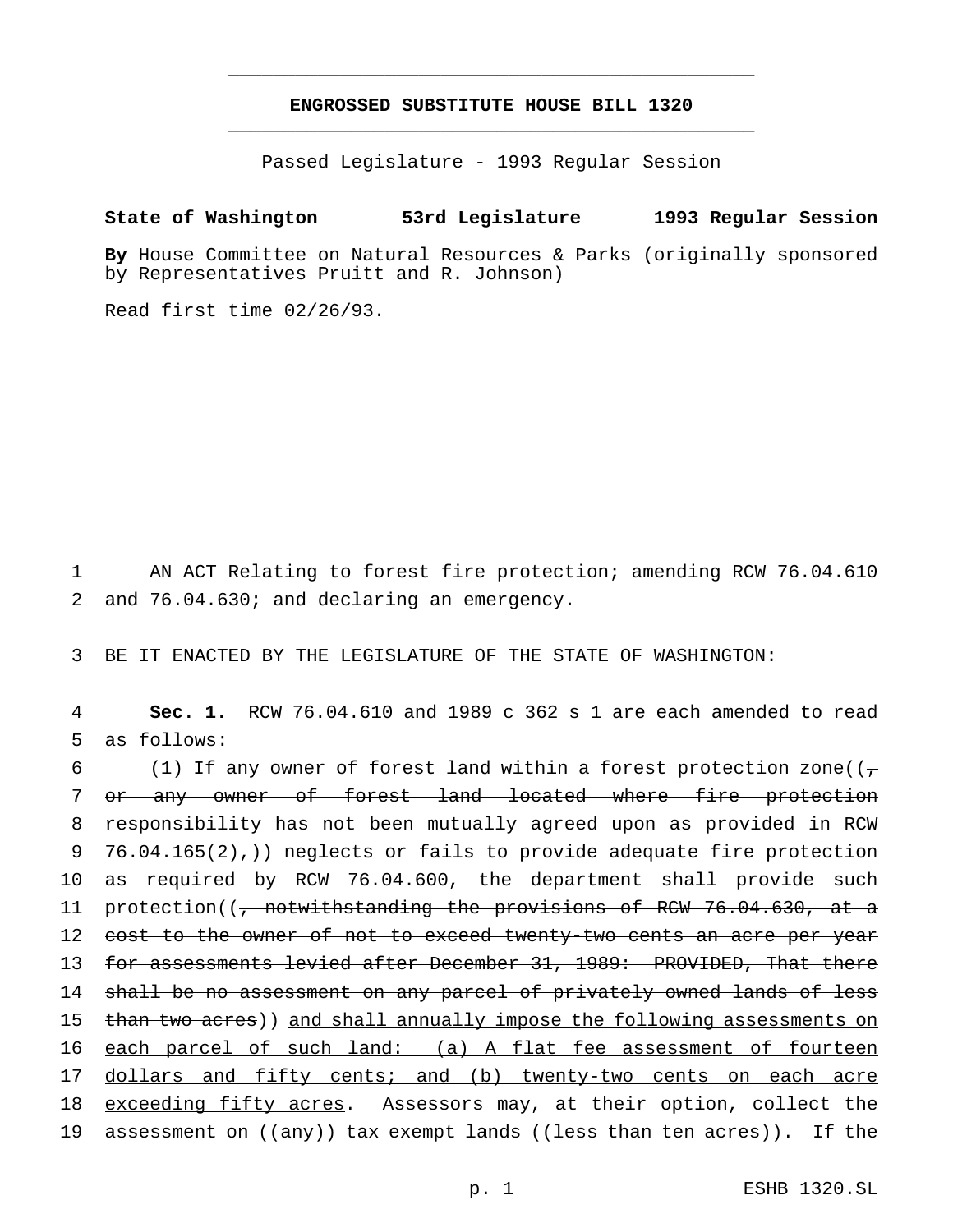1 assessor elects not to collect the assessment, the department may bill 2 the landowner directly. ((The minimum assessment for any ownership 3 parcel subject to the assessment shall be ten dollars for assessments 4 levied in collection year 1990 and fourteen dollars for each year 5 thereafter.))

6 (2) An owner ((of two or more parcels per county, each containing 7 less than fifty acres, may obtain a refund of the assessments paid on 8 all such parcels over one by applying therefor within the year the 9 assessment was due to the department, in such form as the department 10 may require. Verification that all assessments and property taxes on 11 the property have been paid shall be provided to the department by the 12 owner. If the total acreage of the parcels exceeds fifty acres, the 13 per-acre rate shall apply and the refund shall be computed accordingly. 14 Application for the refund may be made by mail)) who has paid 15 assessments on two or more parcels, each containing fewer than fifty 16 acres and each within the same county, may obtain the following refund: 17 (a) If all the parcels together contain less than fifty acres, then 18 the refund is equal to the flat fee assessments paid, reduced by the 19 total of (i) fourteen dollars and (ii) the total of the amounts 20 retained by the county from such assessments under subsection (5) of 21 this section.

22 (b) If all the parcels together contain fifty or more acres, then 23 the refund is equal to the flat fee assessments paid, reduced by the 24 total of (i) fourteen dollars, (ii) twenty-two cents for each acre 25 exceeding fifty acres, and (iii) the total of the amounts retained by 26 the county from such assessments under subsection (5) of this section. 27 Applications for refunds shall be submitted to the department on a 28 form prescribed by the department and in the same year in which the 29 assessments were paid. The department may not provide refunds to 30 applicants who do not provide verification that all assessments and 31 property taxes on the property have been paid. Applications may be 32 made by mail.

 (3) Beginning January 1, 1991, under the administration and at the discretion of the department up to two hundred thousand dollars per year of this assessment shall be used in support of those rural fire districts assisting the department in fire protection services on forest lands.

38 (4) For the purpose of this chapter, the department may divide the 39 forest lands of the state, or any part thereof, into districts, for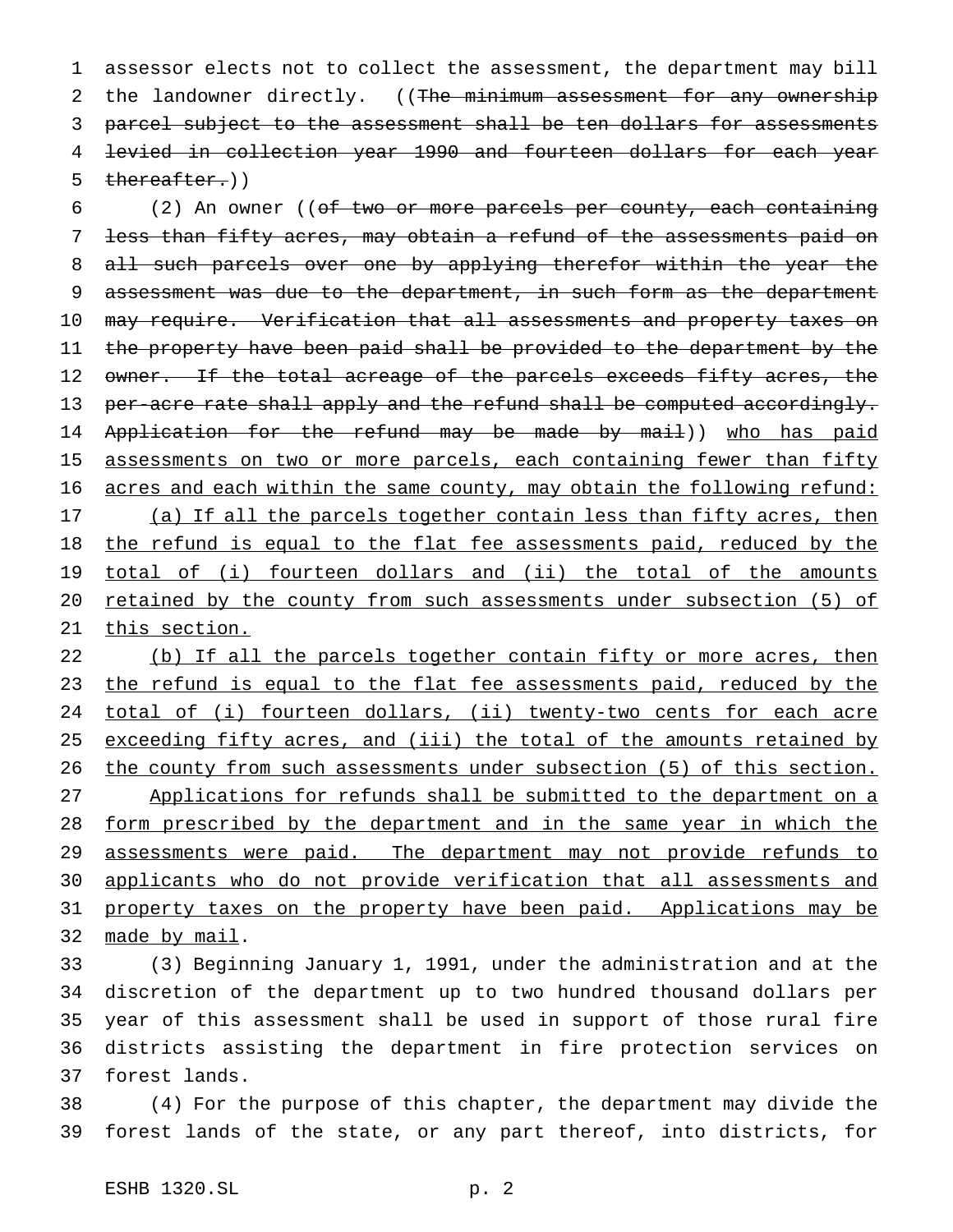fire protection and assessment purposes, may classify lands according to the character of timber prevailing, and the fire hazard existing, and place unprotected lands under the administration of the proper 4 district. ((Any)) Amounts paid or contracted to be paid by the 5 department for protection of forest lands from ((any)) funds at its disposal shall be a lien upon the property protected, unless reimbursed by the owner within ten days after October 1st of the year in which they were incurred. The department shall be prepared to make statement 9 thereof, upon request, to  $((any))$  a forest owner whose own protection has not been previously approved as to its adequacy, the department shall report the same to the assessor of the county in which the property is situated. The assessor shall extend the amounts upon the tax rolls covering the property, and upon authorization from the department shall levy the forest protection assessment against the amounts of unimproved land as shown in each ownership on the county assessor's records. The assessor may then segregate on the records to provide that the improved land and improvements thereon carry the millage levy designed to support the rural fire protection districts as provided for in RCW 52.16.170.

 (5) The amounts assessed shall be collected at the time, in the same manner, by the same procedure, and with the same penalties attached that general state and county taxes on the same property are collected, except that errors in assessments may be corrected at any time by the department certifying them to the treasurer of the county in which the land involved is situated. Assessments shall be known and designated as assessments of the year in which the amounts became 27 reimbursable. Upon the collection of ((such)) assessments the county 28 treasurer shall ((transmit them)) place fifty cents of the total assessments paid on a parcel for fire protection into the county 30 current expense fund to defray the costs of listing, billing, and 31 collecting these assessments. The treasurer shall then transmit the 32 balance to the department. Collections shall be applied against expenses incurred in carrying out the provisions of this section, including necessary and reasonable administrative costs incurred by the department in the enforcement of these provisions. The department may 36 also expend ((any)) sums collected from owners of forest lands or received from any other source for necessary administrative costs in connection with the enforcement of RCW 76.04.660.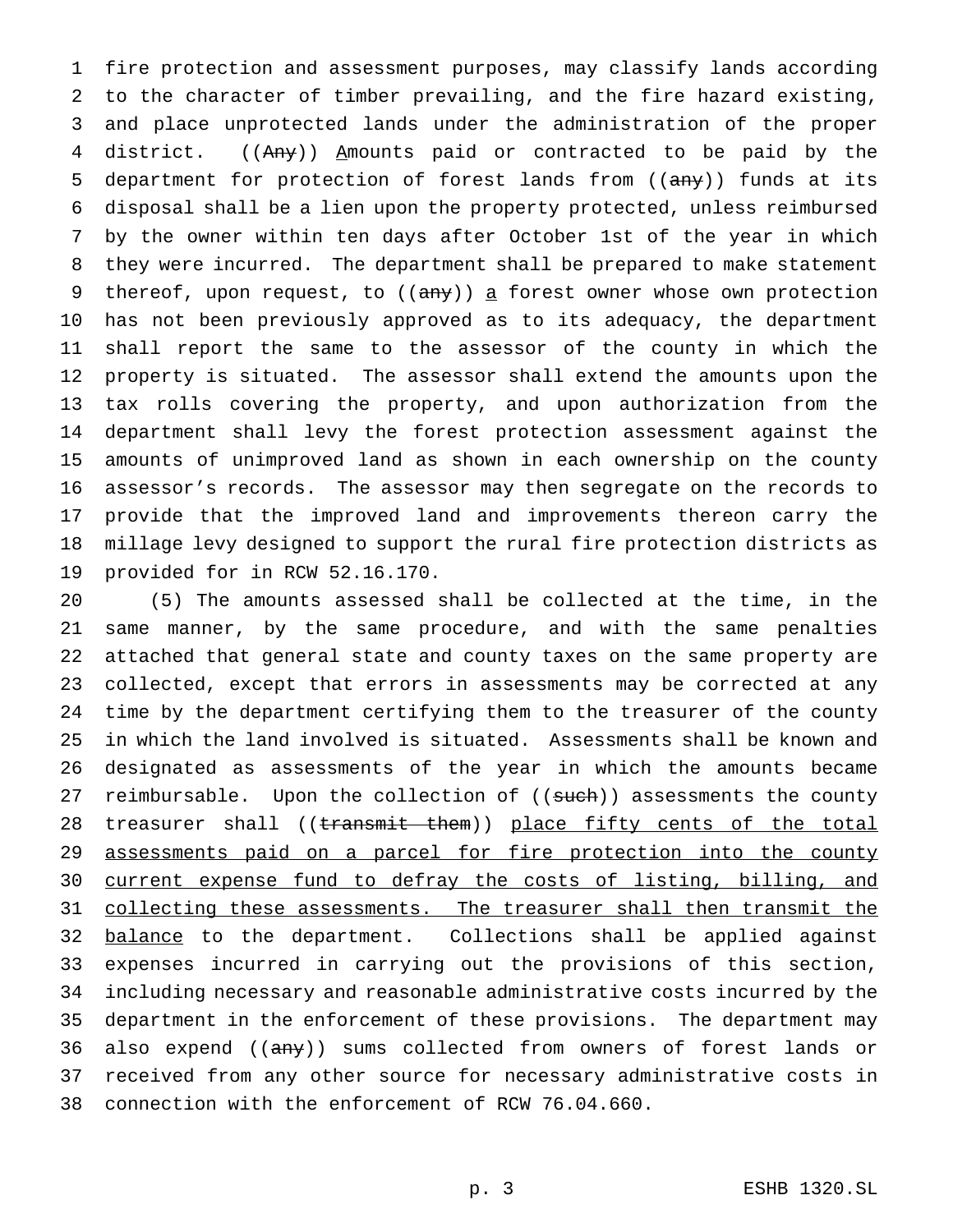(6) When land against which forest protection assessments are outstanding is acquired for delinquent taxes and sold at public auction, the state shall have a prior lien on the proceeds of sale over and above the amount necessary to satisfy the county's delinquent tax judgment. The county treasurer, in case the proceeds of sale exceed the amount of the delinquent tax judgment, shall ((forthwith)) 7 immediately remit to the department the amount of the outstanding forest protection assessments.

 (7) All nonfederal public bodies owning or administering forest land included in a forest protection zone shall pay the forest protection assessments provided in this section and the special forest fire suppression account assessments under RCW 76.04.630. The forest protection assessments and special forest fire suppression account 14 assessments shall be payable by nonfederal public bodies from ((any)) available funds within thirty days following receipt of the written notice from the department which is given after October 1st of the year in which the protection was provided. Unpaid assessments shall not be a lien against the nonfederal publicly owned land but shall constitute a debt by the nonfederal public body to the department and shall be subject to interest charges at the legal rate.

 (8) A public body, having failed to previously pay the forest protection assessments required of it by this section, which fails to suppress a fire on or originating from forest lands owned or administered by it, shall be liable for the costs of suppression incurred by the department or its agent and shall not be entitled to 26 reimbursement of  $((any))$  costs incurred by the public body in the suppression activities.

 (9) The department may adopt rules to implement this section, including, but not limited to, rules on levying and collecting forest protection assessments.

 **Sec. 2.** RCW 76.04.630 and 1991 sp.s. c 13 s 31 are each amended to read as follows:

 There is created a landowner contingency forest fire suppression account in the state treasury. Moneys in the account may be spent only as provided in this section. Disbursements from the account shall be on authorization of the commissioner of public lands or the commissioner's designee. The account is subject to the allotment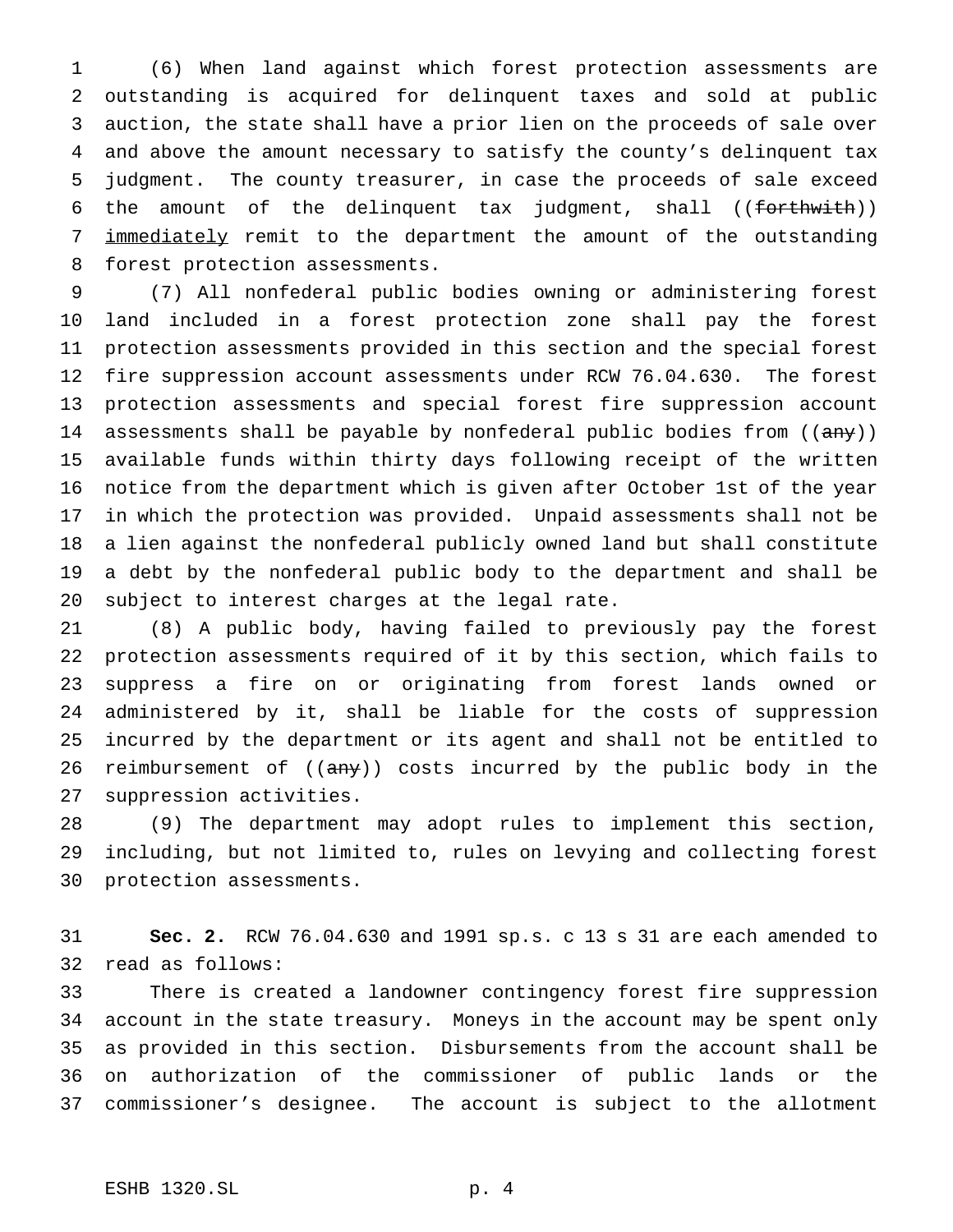1 procedure provided under chapter 43.88 RCW, but no appropriation is 2 required for disbursements.

3 The department may expend from this account ((such)) the amounts as may be available and as it considers appropriate for the payment of emergency fire costs resulting from a participating landowner fire. The department may, when moneys are available from the landowner contingency forest fire suppression account, expend moneys for summarily abating, isolating, or reducing an extreme fire hazard under RCW 76.04.660. All moneys recovered as a result of the department's actions, from the owner or person responsible, under RCW 76.04.660 shall be deposited in the landowner contingency forest fire suppression 12 account.

 When a determination is made that the fire was started by other than a landowner operation, moneys expended from this account in the 15 suppression of such fire shall be recovered from ((such)) the general fund appropriations as may be available for emergency fire suppression costs. The department shall deposit in the landowner contingency 18 forest fire suppression account  $((a \nrightarrow y))$  moneys paid out of the account which are later recovered, less reasonable costs of recovery.

20 This account shall be established and renewed ((by a special forest 21 fire suppression account assessment paid by participating landowners at 22 a rate to be established by the department, but not to exceed fifteen 23 cents per acre per year for such period of years as may be necessary to 24 establish and thereafter reestablish a balance in the account of three 25 million dollars. The department may establish a minimum assessment for 26 ownership parcels identified in RCW 76.04.610 as paying the minimum 27 assessment. The maximum assessment for these parcels shall not exceed 28 the fees levied on a thirty-acre parcel. There shall be no assessment 29 on each parcel of privately owned lands of less than two acres)) by an 30 annual special forest fire suppression account assessment paid by 31 participating landowners at a rate to be established by the department. 32 In establishing assessments, the department shall seek to establish and 33 thereafter reestablish a balance in the account of three million 34 dollars. The department may establish a flat fee assessment of no more 35 than seven dollars and fifty cents for participating landowners owning 36 parcels of fifty acres or less. For participating landowners owning 37 parcels larger than fifty acres, the department may charge the flat fee 38 assessment plus a per acre assessment for every acre over fifty acres. 39 The per acre assessment established by the department may not exceed